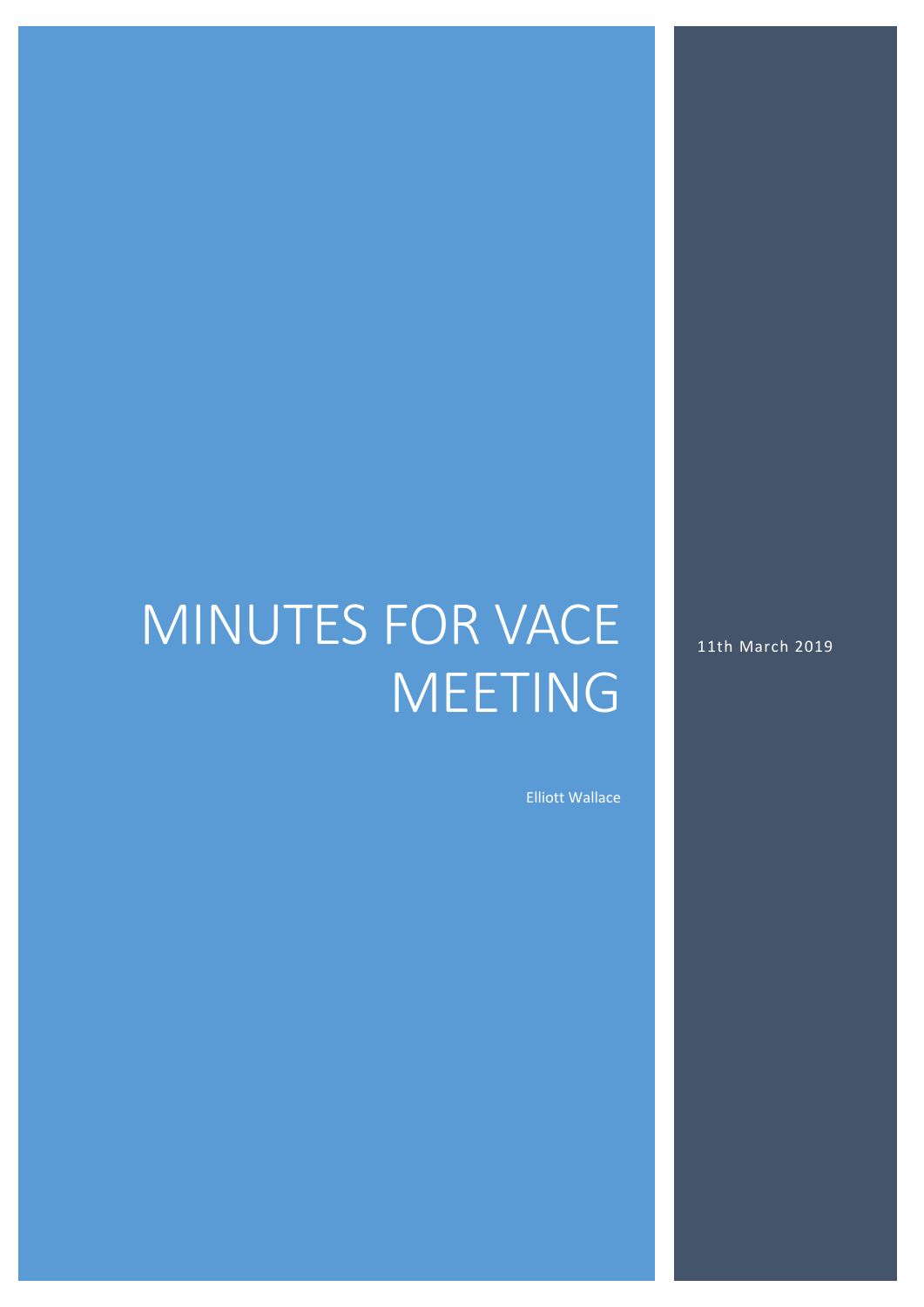#### Meeting started: 11:07 am

Attendee's: Elliott Wallace (VACE Chair) Nitin Narula (Public Affairs Council President) Bre Shanahan (Proxy for Conrad Hogg, UWA Women's Department officer) Ayeesha Friedrickson (Guild Volunteering Student Officer) Antonia Taylor (Guild Volunteering Manager)

#### Elliott (VACE Chair): general introduction and welcome

Went through the composition of Guild Volunteering and the agenda for the first meeting (See the attached PowerPoint for the full rundown of what was said in relation to what I would like to achieve being VACE chair for 2019.)

#### **1: Transcript Recognition for Clubs and Societies.**

Nitin (Public Affairs Council President): Believes it is important to have volunteer hours for executive positions on the guild council as well as executives in clubs and societies. Not only for the mass amount of work that they do, but as some clubs and societies are linked to fostering a positive community impact.

Elliott: pointed out the accountability issues involved with the clubs and societies wanting recognised transcript hours. If its organising events that are just "party focused" it is not fostering a great community impact. Also pointed out the fact that the guild council is political in nature. Meaning it has resources and its main focus is "representing students" unsure of whether it can be classed as volunteering.

Antonia: (Manager of Guild Volunteering): The definition of volunteering is:

'Volunteering is time willingly given for the common good and without financial gain.'

Concern raised about the ramifications of any changes both from a back‐end perspective (admin required in collating and verifying hours) and also fielding a huge amount of queries of constitutes "volunteering" or not.

Bre Shanahan (Proxy for Conrad Hogg, UWA Women's Department officer): Volunteering should be output through the community, need to distinguish line between party like activities and "pure" volunteering.

Antonia: Key considerations are:

- ‐ How GV would manage extra administration
- ‐ Development of incredibly clear policy guidelines
- ‐ No backdating
- This is the academic transcript so essentially it's UWA that needs to make this call
- ‐ Consulting with other universities and see how they are approaching the issue, in relation to volunteering hours.

Chloe Jackson (Associate Director – Student Services): The reason for why the Student Guild has not previously recognised volunteer hours is that executive positions were privy to "kickbacks" such as discounts associated with their society. However, times have changed and we need to consider recognition of students work.

Possible solutions to this motion: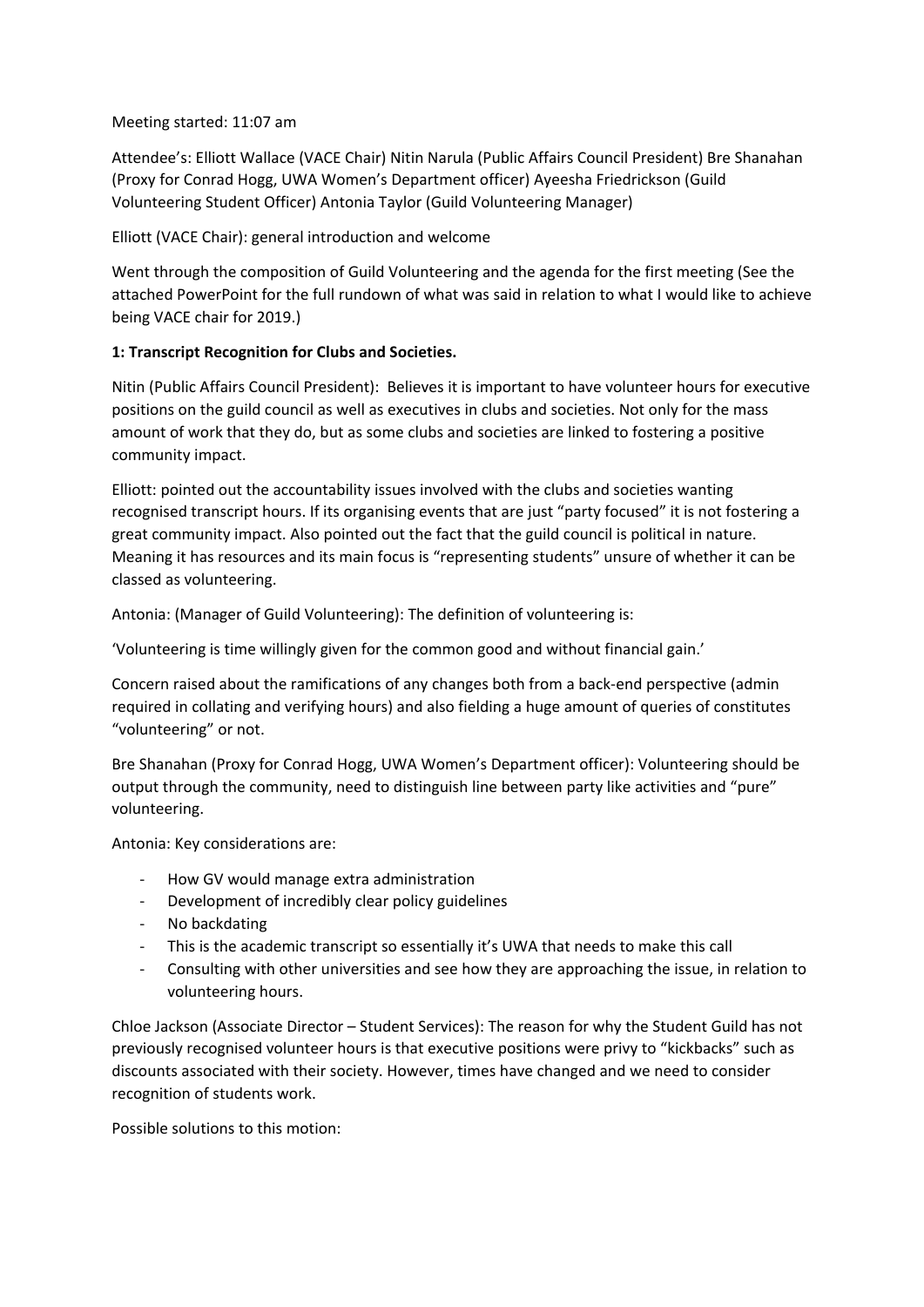- ‐ Having a cap on the amount of volunteer hour's clubs and societies are able to be verified by the guild volunteering office.
- ‐ Including the role that student had obtained through their club and society on their academic transcript rather than the total hours (preferred by all)

Nitin: Agreed with this motion due to the importance students place on the role itself rather than on the actual hours recorded.

Antonia has since been contacted by SOC and they also agree that working with UWA to get roles and dates listed on transcripts would be the most preferable option for all.

#### **2 – PROSH**

Antonia: Would like to research initiatives that enhance the ongoing relationship with the three charities that will be PROSH donation recipients for this year, Guide Dogs Australia, Red Frogs and Indigenous Literacy Foundation.

Elliott: PROSH Guild Volunteering team is organised to help set up the BBQ breakfast rave and marshalling the students onto the bus.

#### **3. – Marketing and Commerce update**

- Due to our volunteering events through O-Week and Club Carnival we now have 3.5K signs ups to our monthly newsletter, around 600 of which came through O Week. The monthly newsletter is sent out to all students who subscribe and notifies them of new and exciting volunteer opportunities.
- ‐ Progressing with Careerhub to develop new Guild Volunteering website
- ‐ GV design meeting scheduled with graphic designer Elyse.
- ‐ GV Facebook page has been reinstated, we need support with content!
- ‐

Also trying to make volunteer events in relation to themes for social impact week. For example doing some mental health based volunteering or a seminar for mental health week.

Elliott: Concluding remarks, thank you for coming, and the next VACE meeting will be delivered by email and is still to be confirmed.

#### **4. – International Volunteering**

Antonia: discussion of possible regional trips and will start to look into working on a larger project of raising awareness about ethical issues related to voluntourism and potentially looking at partnering with some screened and endorsed providers of international cultural/ eco-volunteering that do not negatively impact local communities. This project may be launched in Student Volunteer Week depending on the outcomes of rigorous research and consultation.

Meeting Concluded 12:02 PM.

Next Meeting: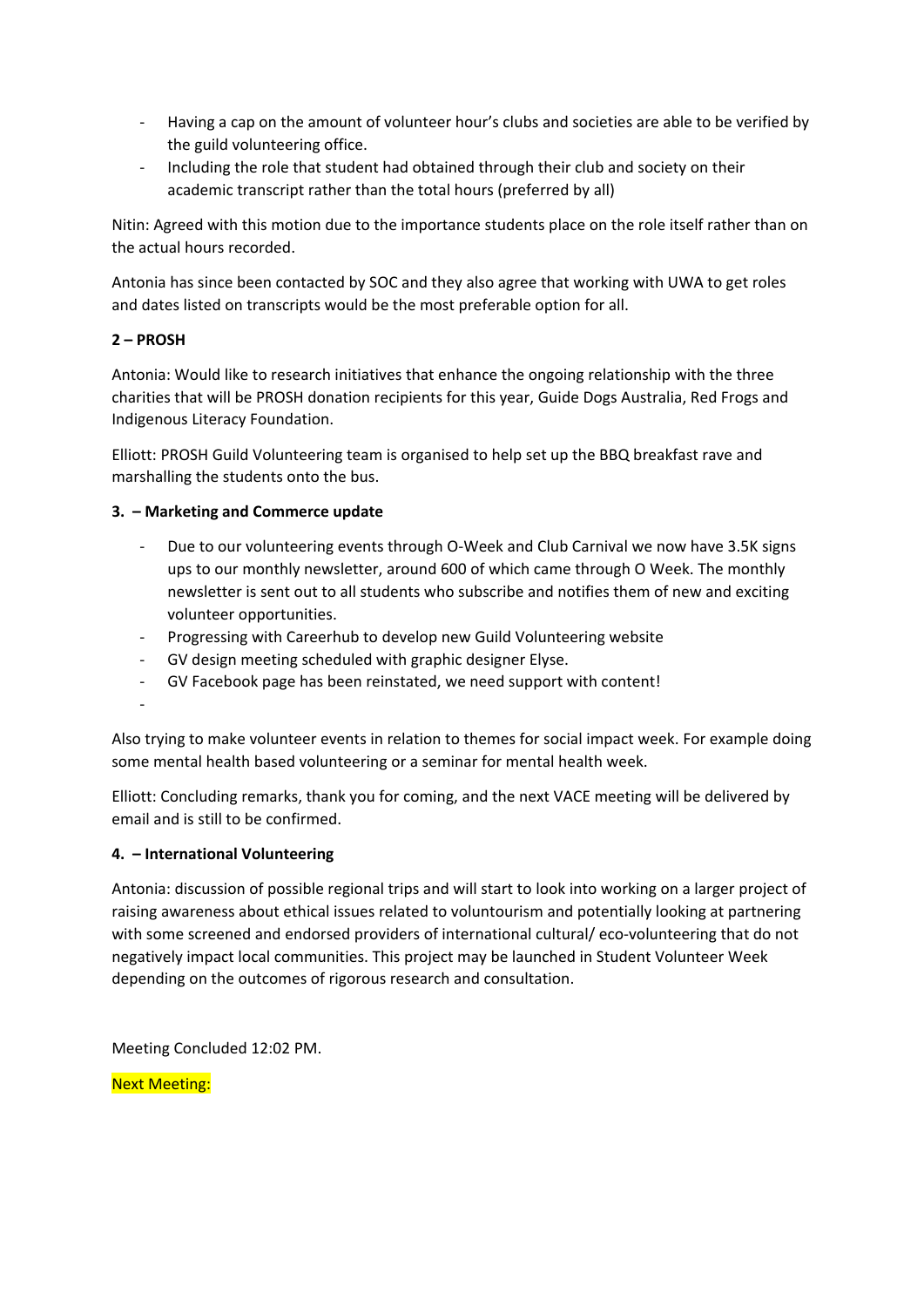## VACE Meeting Minutes – 29th April

Elliott Wallace UNIVERSITY OF WESTERN AUSTRALIA Guild Volunteering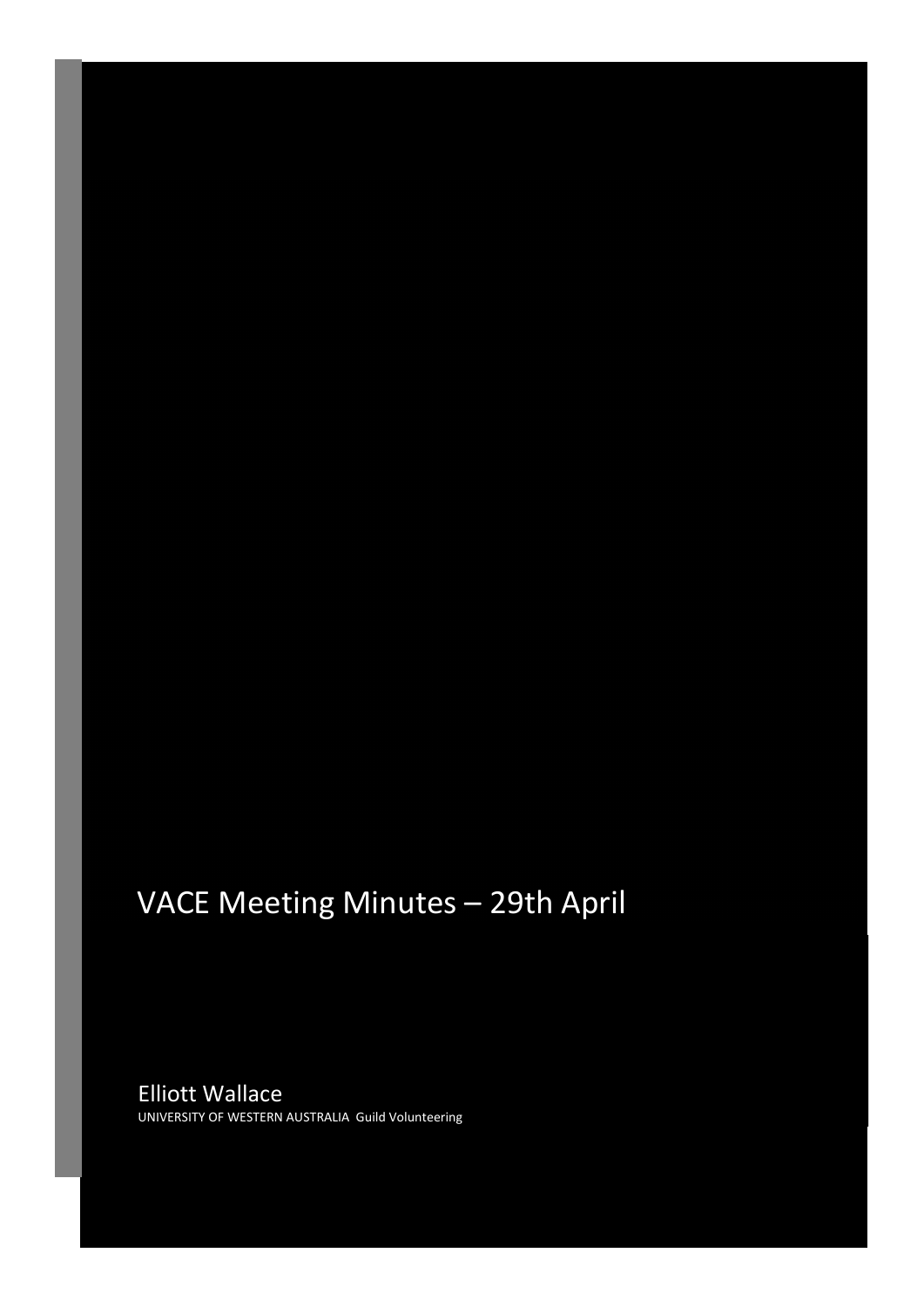#### *Minutes for VACE Meeting*

#### *29th April*

#### **1. Welcome to Country, Elliott Wallace (VACE Chair):**

Elliott acknowledged the Whadjuk Noongar People as the original custodians of these lands and water, and paid respects to Elders past, present and future.

#### **2. Confirmation of Previous Minutes and Apologies**

#### **3. Acknowledgements**

Went through acknowledgements of the hard work and many programmes Guild Volunteering are doing, as seen in the VACE meeting handouts.

#### **4. Transcript hours recognition for clubs and societies**

Explained to members the difficulties with logging hours both from a back end perspective and a verification from SOC perspective. Both SOC and GV agree having the role on their academic transcript rather than the hours is preferred option.

Saleem Alodeh Olivia Bartlett, (Ordinary Council Member), Riley Klugg (OCM): Fully approved this notion. Elliott Wallace: Highlighted possible alternatives such as having only "community based not for profits" such as TLG and Oaktree included in transcript recognition. Pointed out that some clubs and societies may be aggrieved that their SOC is not eligible for transcript hours.

Chloe Jackson: Elicited that even party affiliated clubs such as Sober? work very hard to bring a vibrant campus culture to UWA. Should not underestimate the volunteering aspect of these FAC SOC's. Role of executive positions are on the Guild Transcript however this is rarely used and will not be a function of the new website. Noted the real world application of transcript hours that potential employers do not look at the hours it is more the position.

**Action:** Need Guild President to report on any updates and discuss actions to move forward on this. Most of the Committee is in favour of the role option. Potential motion for next meeting if high enough attendance.

#### **5. Marketing and Communications updates**

#### **5.1 New Website**

Elliott and Antonia reported on the planning for the new website as per Guild website project. This will involve having two pages of information. Copy and content still being finalised. The new website will include more dynamic content such as links to social media, and news, featured roles etc.

Highlighted the need for a more student‐based discussion on the formation of the website, to cater for student needs.

#### **5.2 Videography Needs**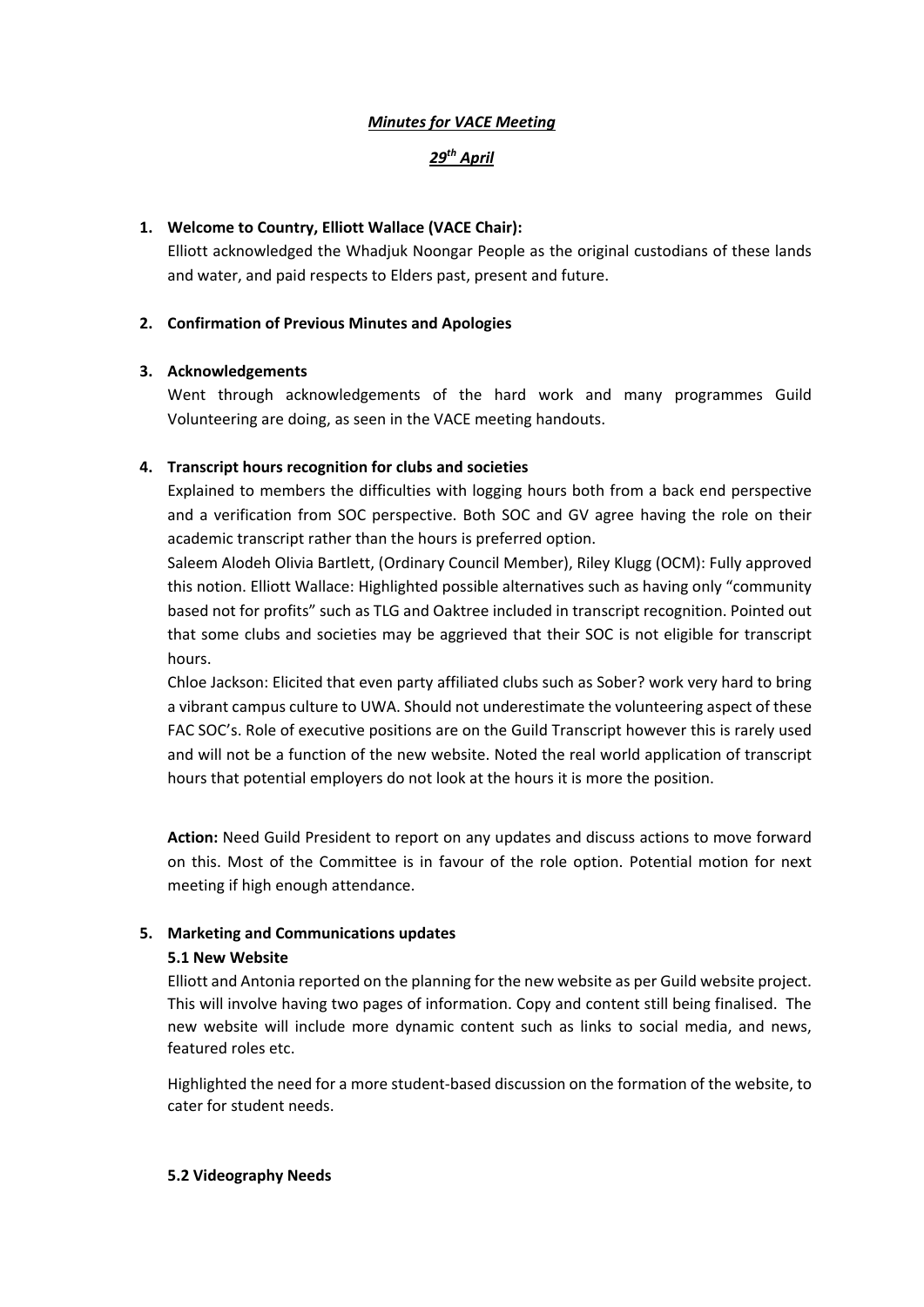Saleem Alodeh offered insight into cheaper alternatives of videography (for City I Belong To video) with either other guild members or himself volunteering to be part of the videography project for Guild Volunteering. Chloe Jackson outlined there are potential staff in the guild which could assist Guild Volunteering in video graphic matters.

#### **5.3 GV Style Guidelines**

Antonia & Ayeesha have met with Elyse the Graphic Designer to develop new style guidelines – colours, fonts, style that will consolidate the GV brand and bring it in line with Guild themes.

#### **6. Project Update**

#### **6.1 National Volunteer Week**

Collaboration with PAC on Volunteering and Social Impact Week. Flagship event is the Volunteering and Social Impact Fiesta, Tuesday May 21st, 12‐2pm Bayliss Building. Mass micro volunteering session with over 6 stations. Aiming for 100 students to participate in the miro session. Plus up to 20 stall promoting volunteering opportunities. There will also be a volunteering day trip organised for Friday 24<sup>th</sup>.

#### **6.2 PROSH cheque presentation**

Will be scheduled of the next week, planning is currently underway for a small event.

#### **6.3 Greenbatch volunteers**

As part of strategy to increase student leg volunteer programs, a new student leg program has been developed led by Emilie Johnson who is developing a team of UWA Greenbatch Ambassadors to build awareness and education around plastics pollution on campus. Darren Lonnman the CEO of green batch has contacts at UWA and is a regular speaker. Acknowledgement of Green Batch's continual environmental impact.

Elliott, would also like to highlight Coastal Clean‐up Crew (volunteer task force sponsored by Darren Lonnman), both Greenbatch and Coastal Clean‐up Crew have stalls at the upcoming Volunteering and Social Impact Fiesta

#### **6.4 Photographers for Good**

Antonia reported on the development of a new student led program Photographers for Good in conjunction with UWA Photography Club. The project aims to link up student volunteer photographers with non profit organisations to do pro bono photography work. Project still being developed but thanks to Felix King the UWA Photography Club President for recruiting 9 photography volunteers for PROSH

#### **6.5 Wellbeing Volunteer Program**

Acknowledgement of the new co‐ordinator Yasmin Kirkham.

#### **7. Close and Next Meeting**

Next meeting will be held on Monday 20<sup>th</sup> May - 3pm - Meeting Room 1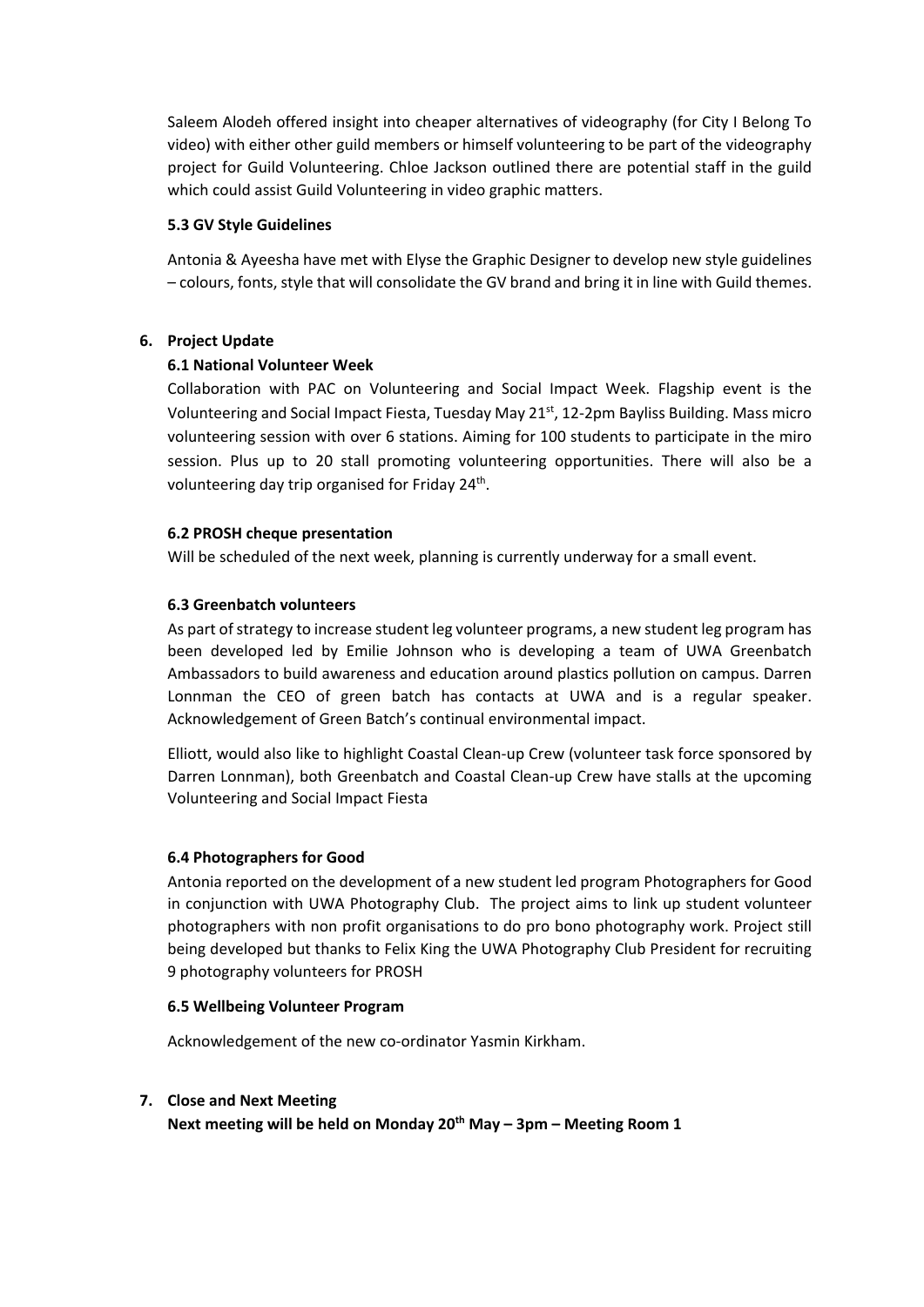

**Voting Members:** Nitin Narula, Olivia Bartlett ,Saleem Alodeh, Elliott Wallace, Chloe Jackson, Ayeesha Frederickson, Antonia Taylor, Riley Klug, Jenny Chang

#### **Non‐voting/Co‐opted Members: NA**

**Staff: Chloe Jackson, Ayeesha Fredrickson, Antonia Taylor** Date: May 20<sup>th</sup> 3-4PM

#### 1. **WELCOME AND OPENING**

**Apologies:** Saleem Alodeh Olivia Bartlett Jenny Chang **Absent: NA**

**Elliott Wallace (VACE Chair) Commenced meeting commenced at 3:10PM with an acknowledgment to country. The UWA student guild and** 

#### 2. **CONFIRMATION OF PREVIOUS MINUTES**

Previous minutes for April the  $29<sup>th</sup>$  meeting circulated by email on the 6<sup>th</sup> May 2019 with no objections.

#### 3. **BUSINESS ARISING FROM PREVIOUS MINUTES**

**3.1** Previous Minutes focused on supplementary transcript recognised roles for clubs and societies – we will be working with Conrad Hogg and SOC president Hinkao Tirsahi and UWA to progress this forward.

#### 4. **COMMITTEE BUSINESS**

#### **4.1 Update on National Volunteer Week**

- Monday 20th May Instillation of Volunteering WA "V's" on Oak Lawn, an acknowledgment of the 650,000 Volunteers in WA and the vital work they do in making a positive community impact.
- Tuesday 21st May ‐ Flagship event the Volunteering and Social Impact Fiesta in collaboration with Public Affairs Committee, Tuesday May 21st, Bayliss Building. Thank you to Lotterywest for sponsoring this event. Mass Micro Volunteering activity and 18 volunteering involving stalls.
- Wednesday 22nd May Day trip to Perth Homeless Support Group
- Thursday 23rd May Day trip to 65 Rose Wrapping for Cystic Fibrosis
- Friday 24th May Guild Volunteering Open Day.
- Throughout the week there will be a communications strategy to grow the GV brand on campus.

#### **5. ALL OTHER BUSINESS**

#### **5.1 Marketing and Communications update**

 GV reported on marketing and comms being vital aspect to National Volunteer Week and growing GV brand during this time.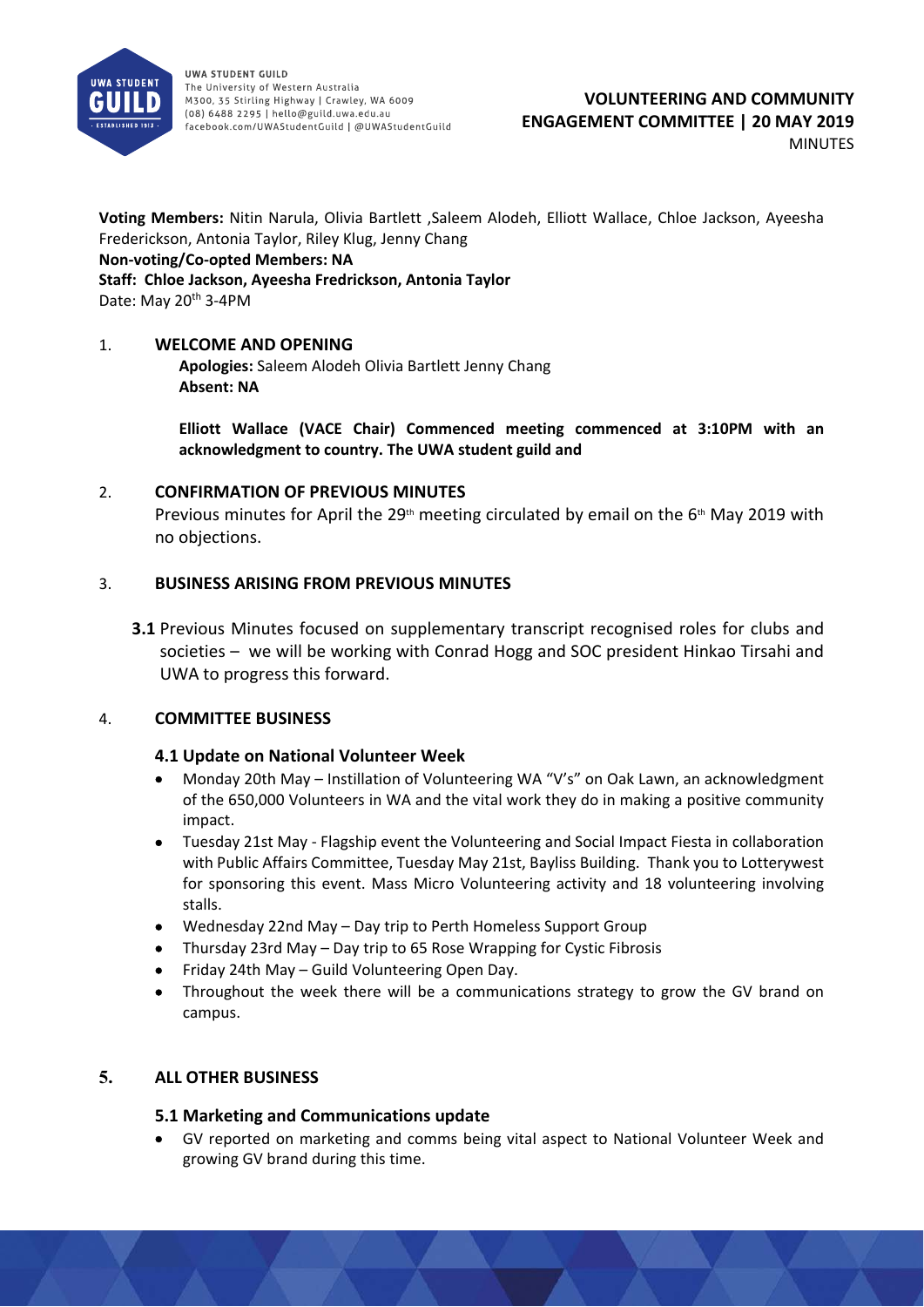- GV Facebook page was closed for over a year so engagement is currently low whilst community of current students is being developed. Ideas discussed:
- Chloe Jackson suggested having more of a personable approach to the Facebook page such as "Humans of Guild Volunteering" with more direct engagement in what students want from GV. Tapping into or addressing a key concern; make new friends, meet new people, career prep: recognised hours on your academic transcripts, skills based volunteering
- Photos and Videography an integral part to better social media engagement and GV need to build up a stronger library of images.
- GV working with Career Hub to create GV branded volunteer hub to improve brand recognition.

#### **5.2 Project Updates**

- Prosh Cheque presentation on Wednesday the 15th May 42,000\$ the final number raised.
- Greenbatch Student Led Program Updates on the project coordinator Emilee who has interviewed and recruited a team of students for a UWA Greenbatch ambassadors. Greenbatch is a local environmental organization developing a plastic recycling plant to turn plastic waste into 3D printer filament.
- Indigo Junction, Perth Homeless Support Group and Samaritan Crisis Line volunteers expanding projects and volunteer day trips with these organisations.
- Social Media Volunteers: Ayeesha reported that many non profit organisations (including GV!) are seeking support with social media. GV are looking at creating a project to link students with strong skills in social media to volunteer in skills‐based roles.

#### **5.3 Guild Volunteering Day Trips Discussion**

- Discussion of how to make GV trips more student focused and curb the issue of nonattendance. Despite best efforts, each day trip has at least 2 or 3 participants not turn up on the day. Asked the committee for any ideas, suggestions included:
	- ‐ Ayeesha noted the popularity of animal welfare projects such as Perth City Farm.
	- ‐ Nitin (OGC) mentioned the "On My Feet" program which entails bush walks with refugees and people from different cultures to accommodate them to Perth.
	- ‐ Antonia suggested the idea of creating a nominal fee (under \$10) as a commitment fee which would be donated back to the non profit as a way of curbing non-attendance. This will only be for Day trips when volunteers have lunch and drinks provided by GV. Joey suggested this would be problematic to administer.
	- Discussion of having a two week ban from volunteering similar to what the Careers Centre currently initiates with Careerhub website.
	- ‐ Chloe suggested conducting a pre‐event catch up/ briefing, so people feel more engaged.

Acknowledgement of these good policies by Elliott. Meeting Closes at 4:07PM.

#### 6. **NEXT MEETING**

The next Committee Meeting will be held on Monday 24/06/19] at 11am. Please send apologies to Elliott Wallace by 17/06/19

#### 7. **ACTION POINTS**

Updates on transcript roles for Soc societies by next meeting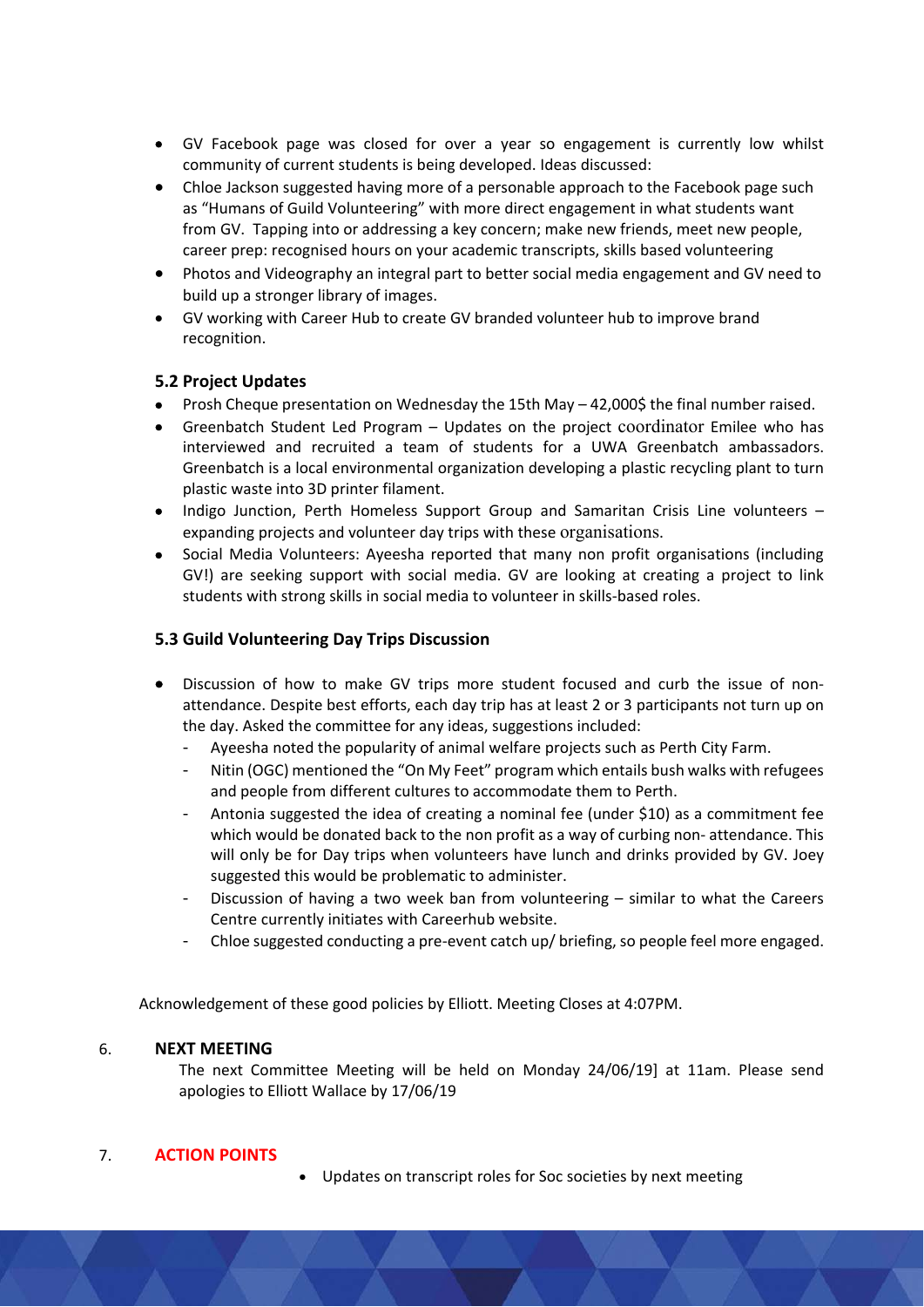- Trial paid advertising on Facebook to increase likes.
- Further update on plans for semester two
- OCMS research into possible ideas day trips for GV.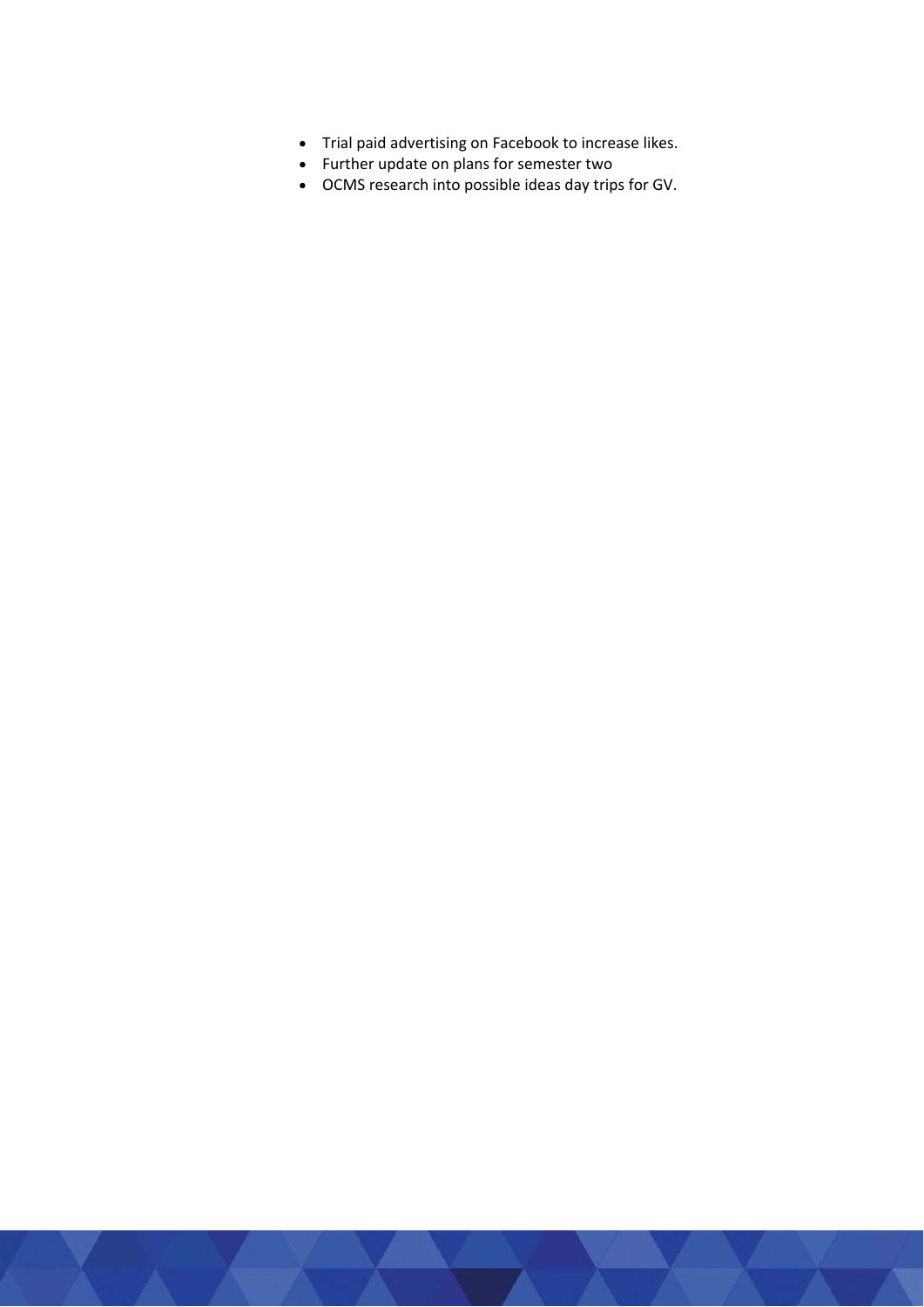

**Voting Members:** Nitin Narula, Olivia Bartlett, Jenny Chang, Elliott Wallace (Chair), Conrad Hogg, Saleem Al Odeh

**Non‐voting/Co‐opted Members:** NA **Staff:**[Antonia Taylor, Ayeesha Fredericksen, Chloe Jackson

#### **1.0 WELCOME AND OPENING**

**Apologies:** Riley Klug **Absent:** NA

The UWA Student Guild would like to acknowledge the traditional custodians of the lands and waters of which we are meeting, the Wadjuk Nyongar people. The UWA student Guild would like to acknowledge indigenous elders past, present and emerging, and extend this to all first nations people.

#### **2.0 CONFIRMATION OF PREVIOUS MINUTES**

Previous VACE meeting was held on the  $20<sup>th</sup>$  May. Minutes were circulated by email with no objections.

#### **3.0 BUSINESS COMPLETED VIA CIRCULAR**  NA

#### **4.0 COMMITTEE BUSINESS**

**Introductions – VACE** chair led introductions due to full attendance. Responses were tailored to how the VACE committee members wanted to make a difference to the volunteering space at UWA.

#### **Review of Action Points**

 **Volunteering transcript hours update:** Not ready to report on any updates, but mentioned for Jenny's and Olivia's benefit. Looking at how roles rather than hours can be recorded on academic transcript.

#### **4.1 Item 1 ‐ Discussion on volunteering day trips**

- Saleem update committee on Herdsman Lake volunteers. Focused on animal protection and well being. Saleem had personal experience volunteering there in 2017.
- Jenny Refugee based volunteering with the First Hike project. Jenny has contact details with CARAD food bank volunteers. CARAD has action networks that visit detention centres.
- Elliott researched into Mercy Support Group. Require a range of volunteers based around aged care to provide companionship.
- Olivia was in support of aged care volunteering especially with engaging elderly citizens with pets.
- Conrad updated committee on possible humanitarian based volunteering especially in regional areas.
- Rural volunteering is often framed around addressing gaps in education, health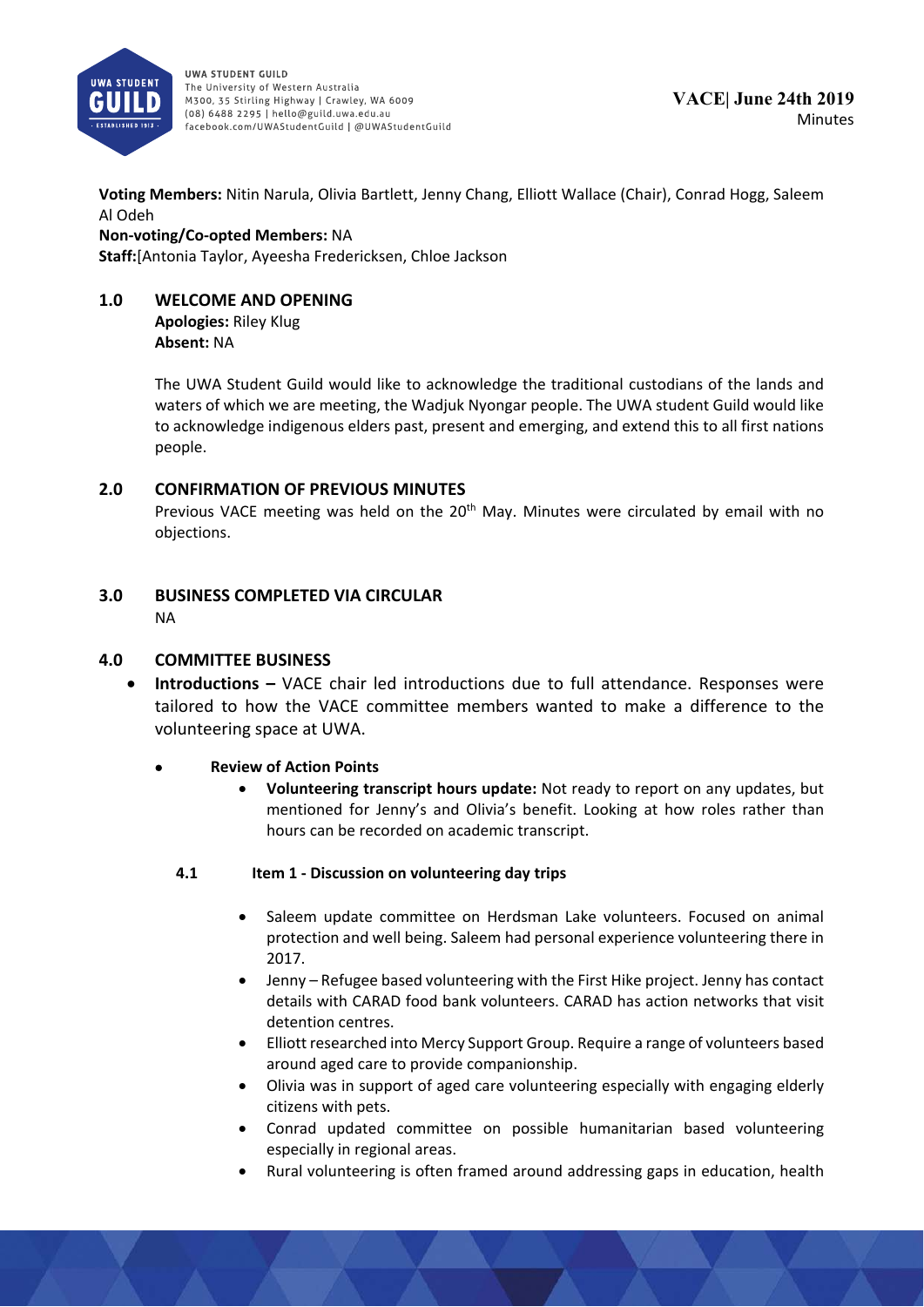care and other social issues. Guild Volunteering is currently in partnership with numerous volunteering agencies such as Cahoots which try and redress these issues.

#### **4.2 Item 3 ‐ Guild Volunteering strategic planning for 2019/20**

- GV updated the committee that Guild Volunteering's strategic plan for 2019/20 is currently in progress.
- Key areas included building a community, with better student engagement both online and through referrals.
- Enhancing student leadership through volunteer coordinator roles.
- Improving efficiencies in the way Guild Volunteering is managed.

Conrad enquired whether program coordinators have input into strategies. Chloe suggested that program co-coordinators should focus on tactics on how to increase volunteering engagement, rather than focus on strategies.

#### **4.3 Item 4 ‐ National Student Volunteer Week**

- Nitin confirmed that theme for the Public Affairs Council themed week in week two is undecided.
- Guild Welfare week theme is based around homelessness. GV theme for National Student Volunteer week may be on different issue.
- Chloe stated that data from referrals could inform the activities GV implements in this week.
- Antonia confirmed the inter-university activity of beach cleanup at O Connor beach on 17th August, 100 students from 5 universities.
- Conrad suggested a volunteer panel discussion on careers into volunteering or "life after volunteering". GV team will liaise with Careers Centre, and Centre for Social Impact on how students leverage volunteer experience.

#### **5.0 ALL OTHER BUSINESS**

#### **AOB Item 1 – Interactive Activity**

 Chair instructed committee to write down what volunteer programs, regional trips students would find engaging for semester two. Activity revolved around increasing value for students.

#### **AOB Item 2 – Marketing and Comms update**

- GV newsletter to increase to twice a month.
- Increase social media presence with greater use of Guild Instagram. Chloe stated Instagram stories of volunteer excursions would be helpful to increase presence.
- More discussion needed if GV start using Instagram due to time and quality of content required vs reach.

#### **AOB Item 3 – Photographers for Good Program**

 Antonia and Elliott met with the UWA Photography Club to discuss the new Photographers for Good program which will link student photographers to volunteer as photographers with not for profits.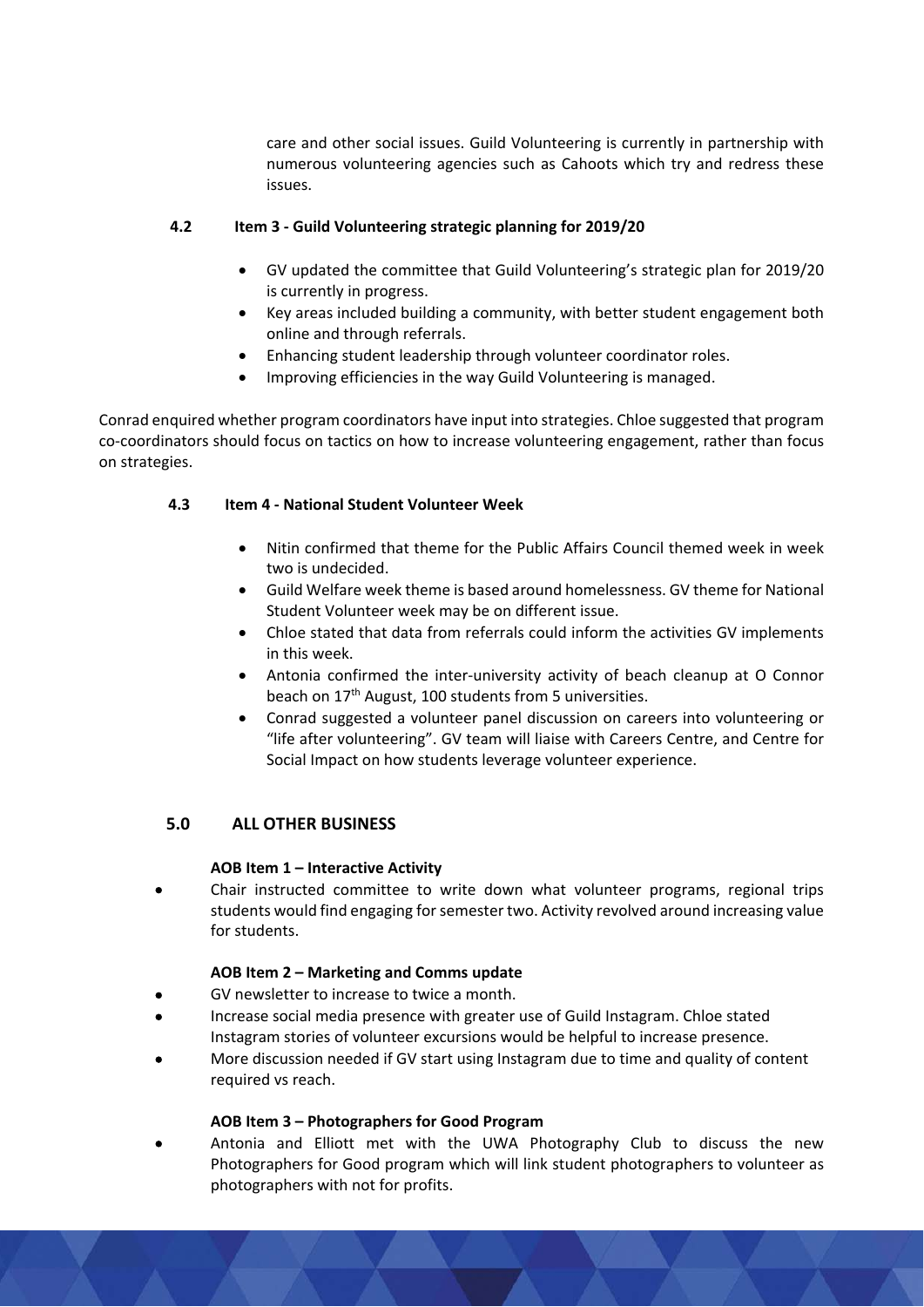- No event photography, more capturing their everyday programs, transcript hours for photography work and editing time.
- Possible exhibition at the end of the semester showcasing photos. Conrad and Saleem both suggested venues which would host exhibition (UniHall and Awards Centre.)

#### **5.0 NEXT MEETING**

The next Committee Meeting will be held on Friday 26<sup>th</sup> July at 12PM. Please send apologies to Elliott Wallace (VACE Chair) by Tuesday 22<sup>nd</sup> July 5pm.

#### **6.0 ACTION POINTS**

- Suggestions on social media volunteers to help in promotion of GV activities.
- OCM's to send in photos of volunteering activities to GV team to add content to newsletter.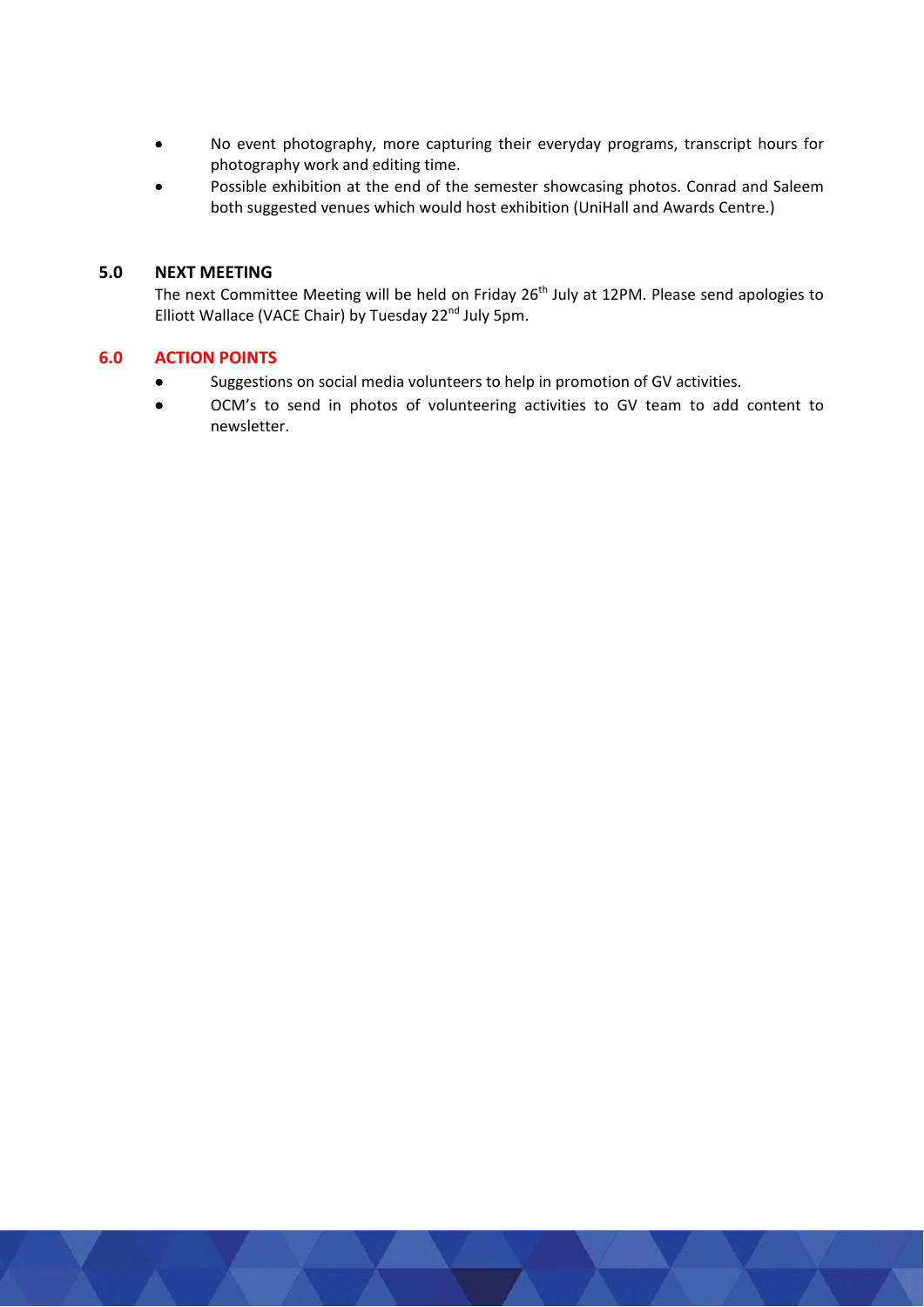

**Voting Members:** Nitin Narula, Elliott Wallace (Chair) Olivia Bartlett, Riley Klug, Saleem Alodeh, Conrad Hogg, Jenny Chang

**Non‐voting/Co‐opted Members:** 

**Staff:** Jenny Ophel, Ayeesha Frederickson, Antonia Taylor

**1.0 WELCOME AND OPENING Apologies: Nitin Narula, Olivia Bartlett**

**Absent:** Saleem Alodeh

### **2.0 CONFIRMATION OF PREVIOUS MINUTES**

Previous VACE minutes were circulated via email with no objections.

**3.0 BUSINESS COMPLETED VIA CIRCULAR**  NA

#### **4.0 COMMITTEE BUSINESS**

- **Review of Action Points** 
	- **Action Point 1 National Student Volunteer Week Antonia Taylor**
	- Activities to be held on National Student Volunteer Week include:
		- $\circ$  Monday 12<sup>th</sup> Micro Volunteering special
		- o Tuesday 13th WA Aids Council special info session and safe sex packing
		- $\circ$  Wednesday 14<sup>th</sup> excursion TBC
		- o Thursday 15th 2019 UWA Student Volunteer Awards Night 5:30‐ 7:30pm, May Tannock Room
		- $\circ$  Friday 16<sup>th</sup> Guild Volunteering Open Day
		- o Saturday 17th ‐ inter‐university beach clean‐up, 100 students from 5 UWA uni's.
		- o Communications strategy throughout the week.
	- 2019 UWA Student Volunteer Awards:
		- o 2019 Student Volunteer of the Year Award Presented by UWA Convocation
		- o 2019 Student Volunteer Coordinator Presented by Guild Volunteering Manager
		- o 2019 Best Volunteer Involving UWA Club Presented by Guild SOC
	- GV to consult with College Row to assist with their Matilda Bay Clean‐Up planned for semester two.

#### **Item 2 – GV Strategic Plan – Antonia Taylor**

- Strategic plan needs to be endorsed by VACE and open to feedback by Committee. This will be circulated to the VACE committee for feedback by 12th August 2019.
- Main strategic goals:
	- o Increase Value
	- o Engagement
	- o Strengthening relationships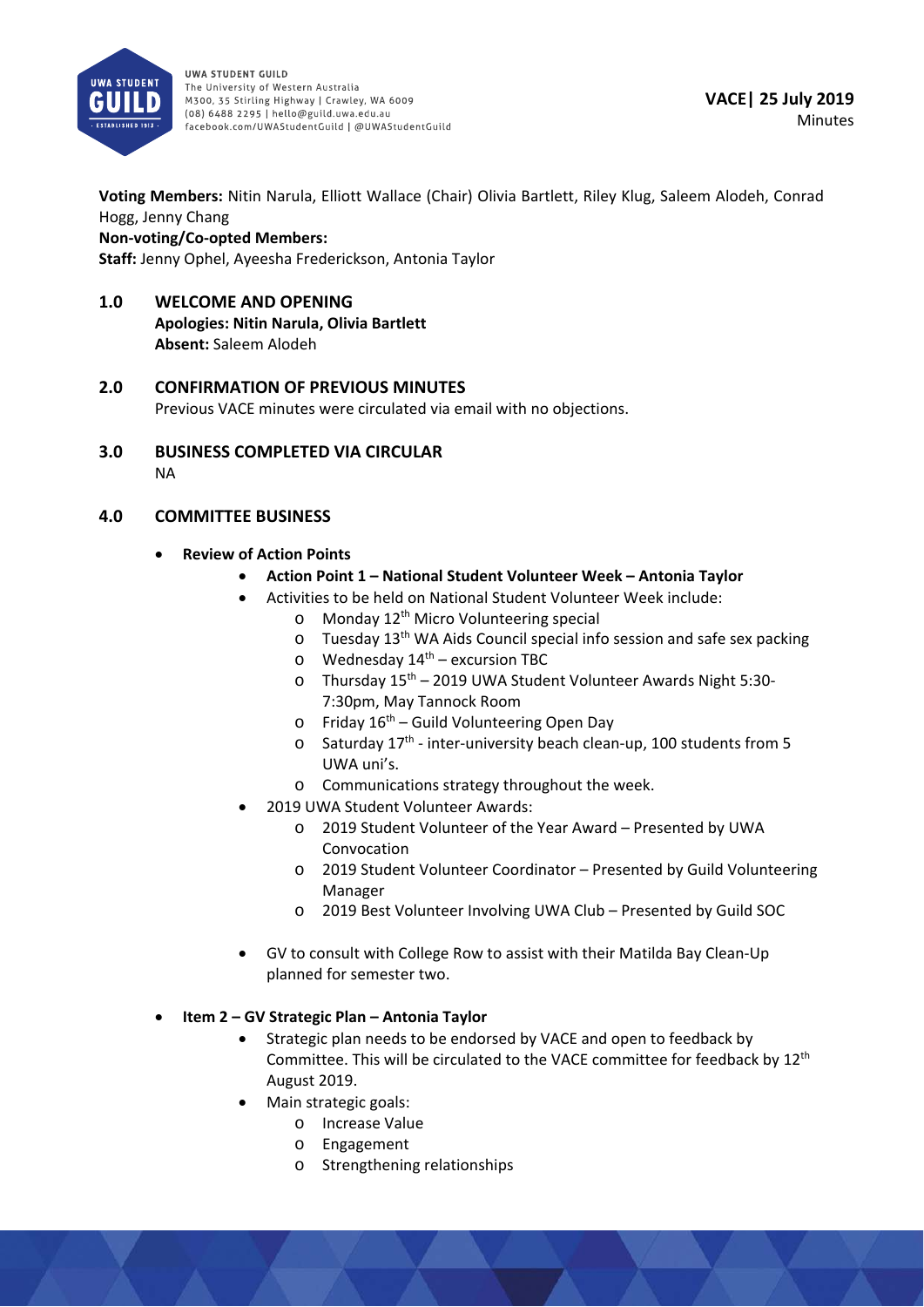

**Voting Members:** Riley Klug, Saleem Alodeh, Olivia Bartlett, Nitin Narula, Conrad Hogg, Jenny Chang, Elliott Wallace (Chair)

#### **Non‐voting/Co‐opted Members:** NA

 **Staff:** Antonia Taylor (GV Manager) Ayeesha Frederickson, Jenny Ophel

#### **1.0 WELCOME AND OPENING**

**Apologies:** Jenny Ophel, Olivia Bartlett

#### **2.0 CONFIRMATION OF PREVIOUS MINUTES**

Previous VACE meeting was held on the  $25<sup>th</sup>$  of August and Minutes circulated by email with no objections.

**3.0 BUSINESS COMPLETED VIA CIRCULAR** 

NA

#### **4.0 COMMITTEE BUSINESS**

#### **4.1 Review of Action Points**

- Finalisation of strategic plan additions were mentioned as per previous minutes.
- **4.2 Item 1**

#### **Project Updates – PROSH**

- Director and editor recruitment process underway.
- **GV 2020 leadership recruitment** reduce amount of GV ambassadors to five and expand role from promotion of GV at events to planning of key weeks such as NSVW.
- 10 new program coordinators with position descriptions to be sent with September newsletter, including nominations for VACE chair.

#### **Relay For Life**

- Ayeesha met with Well Being program coordinator Yasmin Kirkham to discuss organising a chill out zone for event.
- Volunteers will be in pairs running different activities such as mindfulness colouring in activities, providing coffee and tea for guests.
- Conrad and Ayeesha suggested increasing branding for event to increase student affinity with program as well as consulting with college row to assist with early morning volunteer shifts.

**Guild Ball –** Chair suggested increasing the amount of student representatives to assist with volunteering for Guild Ball.

 Antonia suggested a discount for next year's ball for students who volunteer a certain amount of hours.

#### **Inter‐generation Connections Project**

 New pilot program introduced through partnership with Bethanie Group with a focus on increasing engagement between younger and older Australians.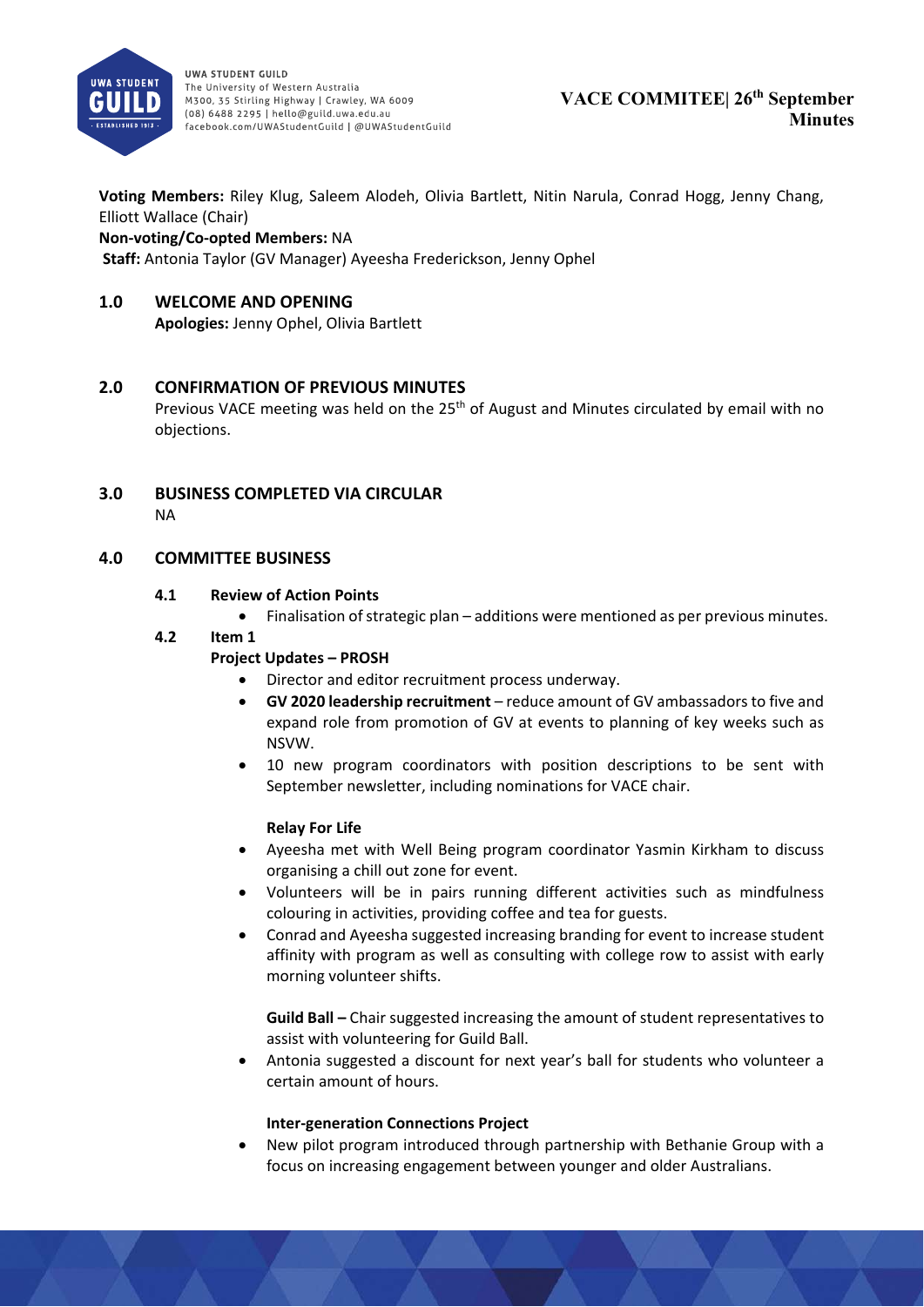- 15 people aged 75‐101 years old were treated to a campus tour run by the UWA Student Ambassador program and linked with 10 Guild Volunteering volunteers. Afterwards, heading to Hackett where a Devonshire afternoon tea was provided.
- Olivia organised musicians from the UWA music school, including a string quartet and an acapella singing group for the afternoon tea.
- Feedback from Bethanie was incredibly positive and that the older people were comforted by the attention and caring nature of UWA student volunteers.
- Feedback from a student was 'It was the best volunteer experience ever done'.
- Next activity will be to organise a visit to the aged care centre to perform a festive carol concert.

#### **Social Media and Photographers for Good**

- Flyers completed, expression of interest sent out to small group of non‐for‐profits. Still need to recruit students for Social Media for Good program.
- Will be in full operation by 2020, with 2‐3 projects operational this year such as Sailability, Pets of Older People.

#### **GV Leadership Retreat – 6th December**

- Excursion to Ern Halliday to capture ingoing and outgoing leaders.
- Conflicts over dates interfering with students holidays.
- GV able to bring own food and drinks to accommodate students.

#### **Welfare Week – Week 10**

- Excursion to Zonta Women refuge to create a women's crafting circle making lavender and wheat eye pillows and a relaxation session.
- In 2020, GV aims to have further collaboration between Women's Department and GV to increase the impact of volunteer excursions.

#### **Environment Week – Week 11**

- Screening of 2040 environmental documentary, can link to messaging with Guild's successful referendum on climate emergency.
- GV has partnered with Guild Enviro department and Greenbatch for a fundraiser and educational talk and networking after the screening.
- Conrad to look into documentary license for screening.

#### **Exam Stress Buster – Week 12 – through exams.**

- Crafting festive cards for people in need, to hand out to PHSG and aged care centres for festive carol concert.
- Micro-Volunteering based activity where volunteers drop into GV office. GV to create posters for this activity.

#### **Marketing and Comms Update**

- 25 new posts on GV Facebook, 14 having higher engagement than previous posts.
- 56% of posts had over 1000 people engage. 104 new likes on Facebook page with 122 new active followers.
- 156 new subscribers to GV newsletter, with consistent opens and clicks for the two newsletters which went out in September.
- Stock photoshoot for GV pull up banners, have a selection of GV volunteer programs showcased.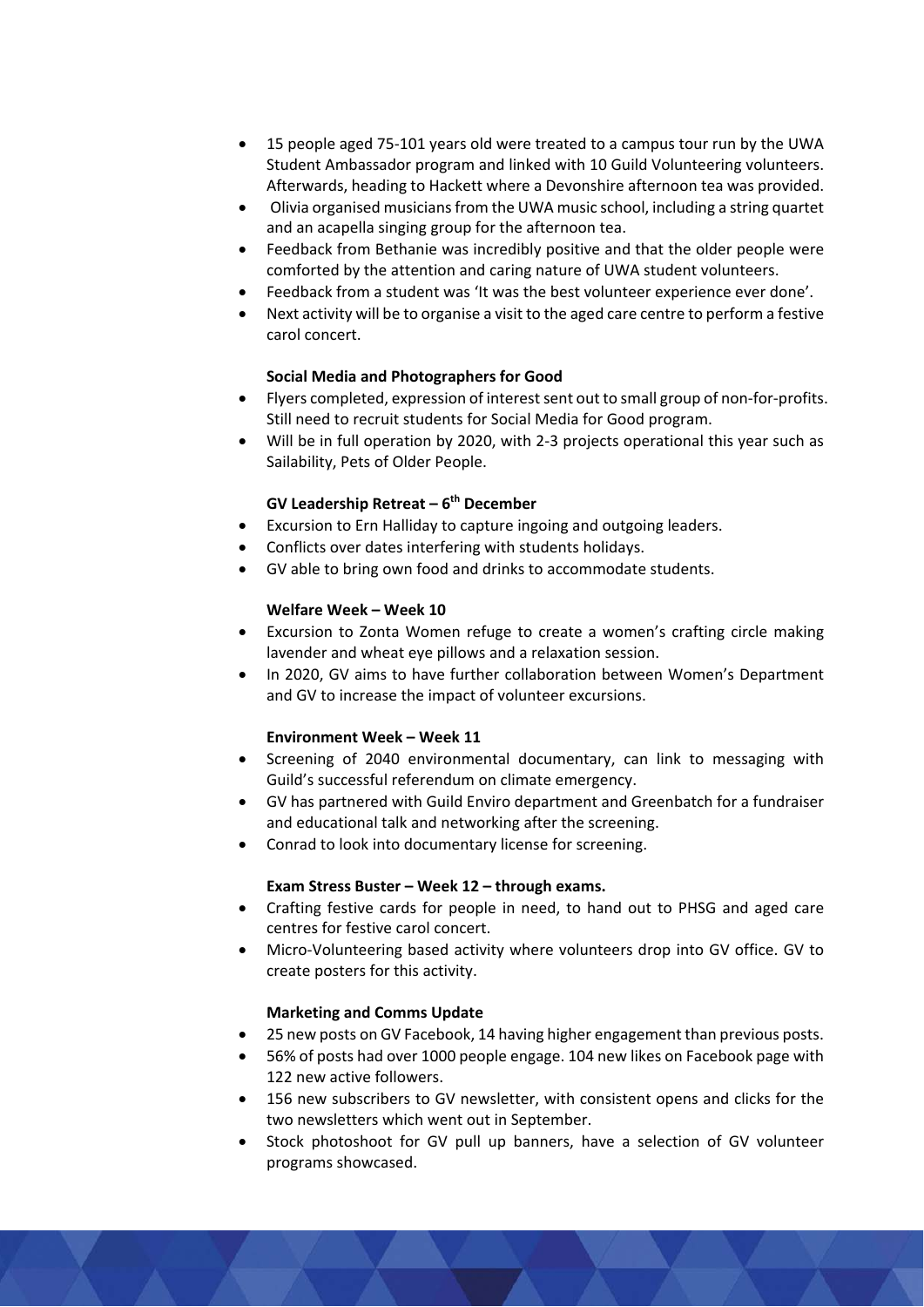#### **5.0 ALL OTHER BUSINESS**

#### **5.1 AOB Item 1 – Ration Challenge – Ethno‐cultural Collective**

- Saleem and Jenny introduced the Ethno-cultural collectives ration challenge.
- Aims to increase awareness and insecurity and fundraise for CARAD food drive. 11 total students participated.

#### **AOB Item 2 – Summer Volunteer Programs**

- Discussion on the demand of summer volunteer programs with the possibility of having a summer series once per week volunteer excursion or activity.
- November and end of January considered to be holiday time for students.
- Jenny mentioned that Students For Refugee's are conducting their mentoring program in January.
- Nitin mentioned National Disability Surfers Association and Fringe Festival would be a possible partner organization to conduct low barrier, weekend based volunteer activities. **AOB Item 3 – GV End of Year Celebration**
- Best time would be after exams or beginning of study break.
- Could conjoin with Thank a Volunteer Day on  $5<sup>th</sup>$  December. **AOB Item 4 – Submission to National Volunteer Conference**
- National Conference to be held in March  $18<sup>th</sup>$  -20<sup>th</sup> 2020, with presentations on Generation Change Makers and the benefits of volunteering on future employability and soft skill development.
- Interactive session, with a panel discussion and invite two student leaders to be on panel.

#### **6.0 NEXT MEETING**

The next Committee Meeting will be held on Thurday 18th October at 10am. Please send apologies to Elliott Wallace by 16<sup>th</sup> October.

#### **7.0 ACTION POINTS**

- Chair to Rally support for Guild Ball volunteering and Relay for Life Fundraiser.
- Committee to promote GV ambassador and Program Coordinator programs in own networks.
- Consult with Committee and general GV volunteers on any improvements to intergenerational connections.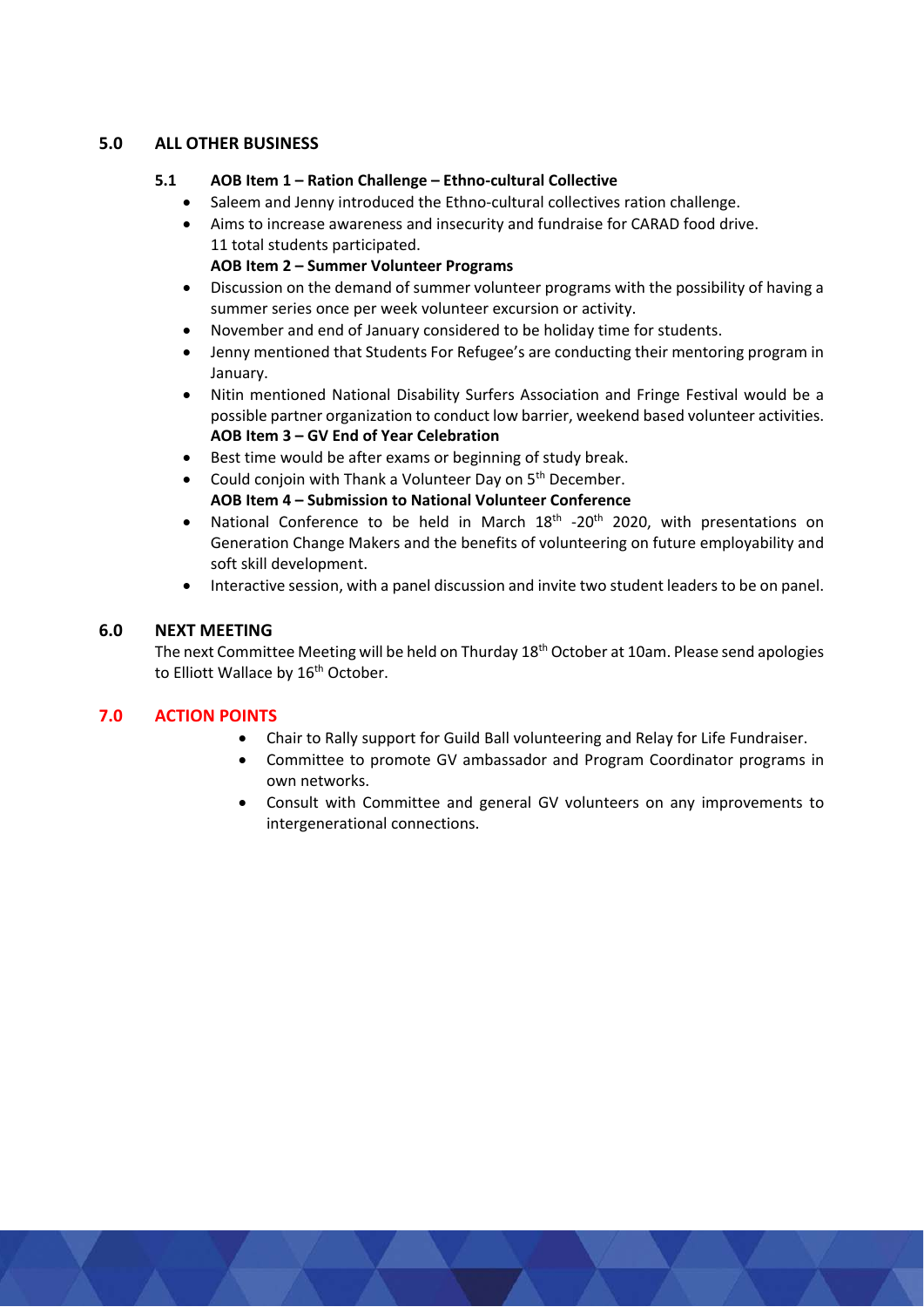

**Voting Members:**  Riley Klug, Conrad Hogg, Nitin Narula, Olivia Bartlett, Jenny Chang, Elliott Wallace (Chair) Saleem Alodeh

#### **Non‐voting/Co‐opted Members: NA**

**Staff:** Ayeesha Frederickson, Antonia Taylor, Jenny Ophel

#### **WELCOME AND OPENING**

**Absent:**  Saleem Alodeh, Nitin Narula

#### **1.0 CONFIRMATION OF PREVIOUS MINUTES**

Date of previous meeting was the 25<sup>th</sup> of September with minutes sent by email with no objections.

**2.0 BUSINESS COMPLETED VIA CIRCULAR**  NA

## **3.0 COMMITTEE BUSINESS**

#### **3.1 Project Updates:**

 **Relay For Life** – Volunteers helped in establishing a food and chill out zone at event. Event raised over \$50k and \$1 million over 10 years.

#### **Enviro Week** –

**Guild Volunteering excursion with Friends of Mosman Park:** Originally was going to be fairly large group of 20 students, but scaled back to 5 given time of year. Friends of Mosman Park interested in social media for good, program coordinator, regular excursion, help with regular busy bees, similar to how we operate SERAG

#### **Guild Gardens:**

Not too many people bought plants, but Thursday and Friday Friends of the Grounds plant sale is an opportunity for Cass to collaborate.

#### **2040Screening Documentary**

Collaboration between Guild Enviro Department and Greenbatch. Event was a sell out, popcorn machine was present too, definitely consider doing it again.

#### **Guild Referendum: Climate Emergency**

Relevance to Guild declaring climate emergency - how to achieve enviro strategy?

Conrad- Guild has a sustainability plan completed in 2018, not yet completed action plan which is the plan for next year. Will ask them to engage in GV. Next meeting - how to further engage with enviro non-profits. Ideas to discuss include how food pantry could be more sustainable, less plastic packaging of bread - Elliott to consult with enviro department going into 2020.

#### **TEDxUWA:**

TedXUWA New Frontiers held Saturday 19th. Jenny (Impact of Volunteering and Social Impact in Individual Lives) and Conrad (Mental Health Focus) presented. Broad theme focus on exploring the future and very student focused in terms of topics and speakers. 5 Volunteers helping with the event set-up and running.

Stalls held by Students for Refugees and others.

#### **Wellbeing Volunteers 2020:**

Elliott and Ayeesha met with program coordinator again to finalise plans for next year. Coordinate with events team to have them in on EMP process. Would be a great way for students to volunteer, should increase club/society awareness of this program. Make this program more visible to the community.